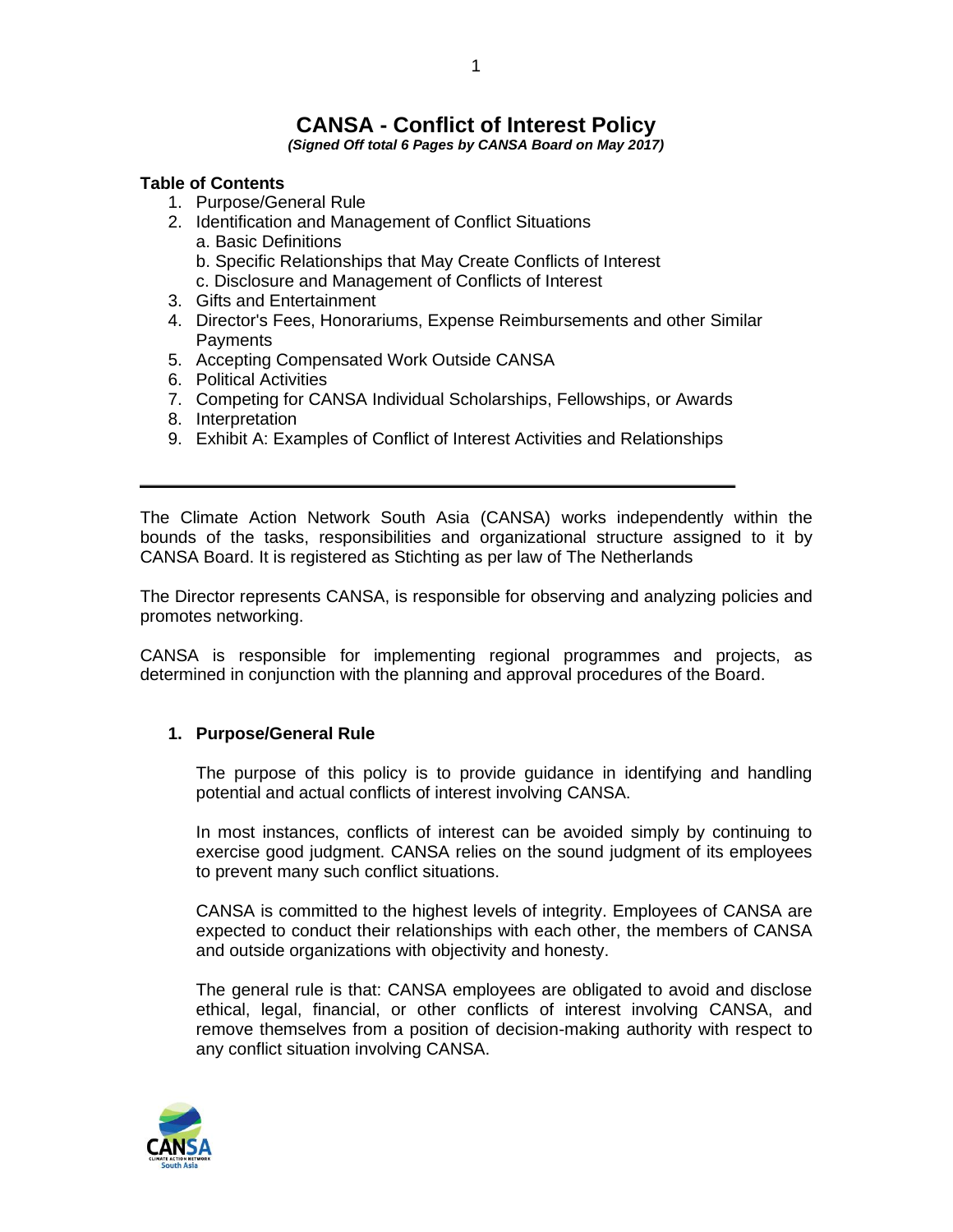## **2. Identification and Management of Conflict Situations**

#### **a. Basic Definitions**

Generally, a conflict of interest may occur if an endeavor or activity influences or appears to influence the ability of an individual to exercise objectivity or impairs the individual's ability to perform his or her employment responsibilities in the best interests of CANSA.

An individual is considered to have a potential conflict of interest when: He/she or any family member receives a financial or other significant benefit as a result of the individual's position at the CANSA Secretariat; The individual has the opportunity to influence CANSA's programs, business, administrative, or other material decisions in a manner that leads to personal gain or advantage; or The individual has an existing or potential financial or other significant interest which impairs or might appear to impair the individual's judgment in carrying out their responsibilities towards CANSA.

#### **b. Specific Relationships that may create conflict of interests**

A variety of situations, affiliations and relationships may create potential conflicts of interest. An employee's former employment with a prospective or actual grantee, contractor, vendor or supplier, could raise an allegation of an apparent or actual conflict of interest. Therefore, if the former employment relationship is within the last six months, you must disclose the relationship and recuse yourself from managing the program activities or cooperation agreement with a CANSA member or any activity that involved financial dealings. In addition, if the former employment relationship is more than six months ago, but is still recent (within the past 12 months), you should disclose the relationship and be sensitive to the appearance of a conflict of interest or other impropriety.

For the purposes of the Conflict of Interest Policy, the term "family member" means spouse, parents, siblings, children, any other relative who resides in the *same household* and any other familial relationship that could create the appearance of a conflict.

Financial or other relationships (i.e., donors, governing board member, trustee, advisor, officer, consultant, or other position of influence) of an employee or their family with a prospective or actual grantee, contractor, vendor or supplier could create the appearance of impropriety or interfere with an employee's ability to perform their responsibilities on behalf of and in the best interests of the CANSA vision. Such relationships should be disclosed to the line manager or Board Members in case of Director.

When deciding which relationships should be disclosed, consider the situation from the perspective of an outsider and whether the relationship is of a nature that it could raise an allegation of an apparent or actual conflict of

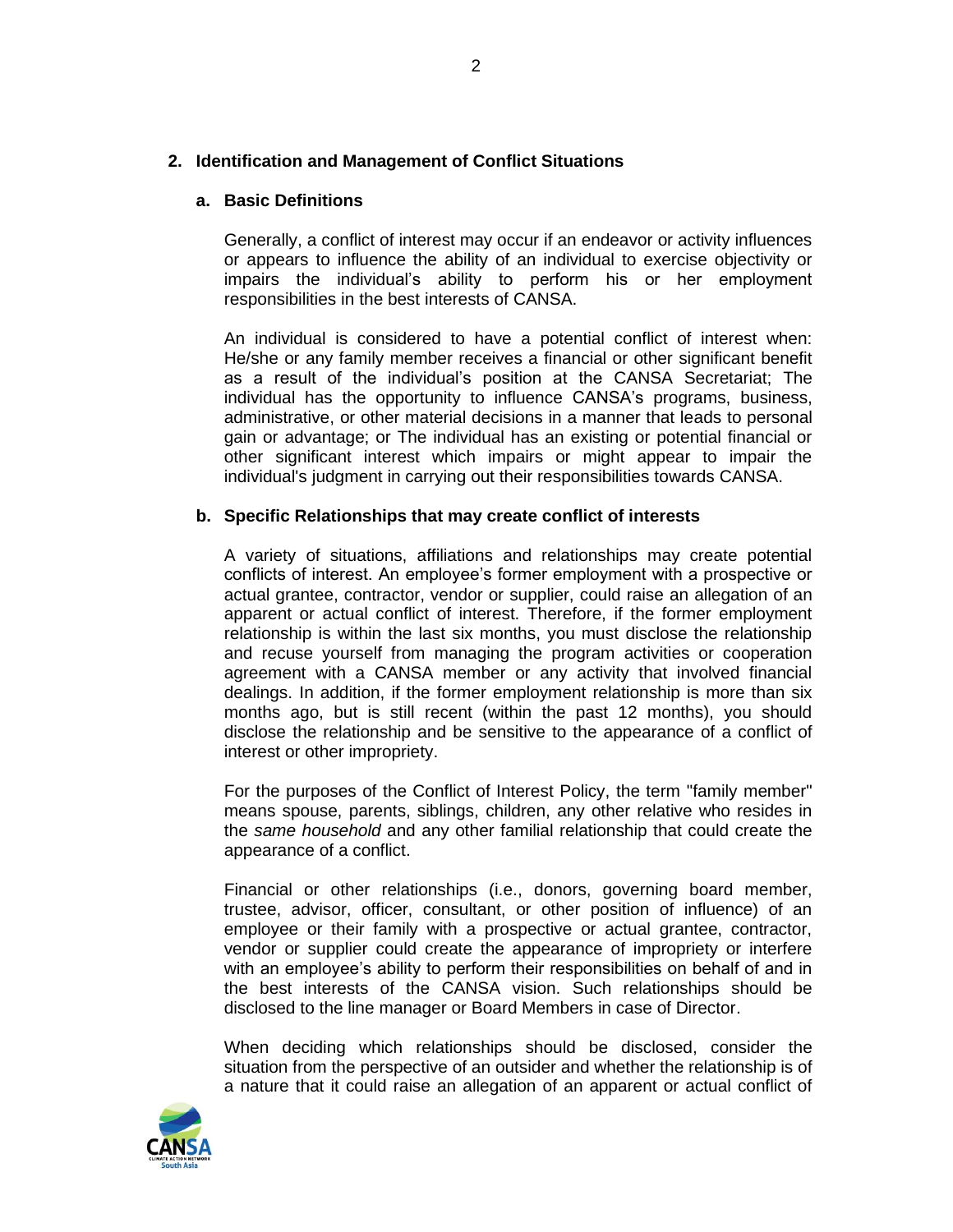interest, and then may impact transparency. Full disclosure helps to alleviate or avoid future misunderstandings.

## **c. Disclosure and Management of Conflicts of Interest**

All positions of influence, financial benefits, financial interests, and other potential conflicts of interest must be disclosed to the line manager or your peers. If an appearance of impropriety or actual conflict of interest exist, appropriate actions must be taken by the line manager, which will vary depending upon the particular facts. The employee involved in the conflict situation must work cooperatively with their line manager to achieve a resolution of the conflict issues in the best interests of CANSA. Depending upon the nature of the conflict, this may include the employee being removed from a position of decision-making authority with respect to the conflict situation or other more serious actions.

## **3. Gifts and Entertainment**

CANSA employees may not receive or offer gifts, entertainment or anything else of significant value (e.g. financial payments, awards, loans, services, fees, etc.) for the purpose of influencing the action of CANSA or of the recipient. Gifts and entertainment (except those generally valued at EUR 100 or less) received from vendors, suppliers, consultants, and partners as part of normal business practice, must be declined, given to CANSA or shared with the CANSA generally, and if acknowledgement is appropriate, acknowledged on behalf of the CANSA. This guideline is not intended to prohibit normal business practices, such as meetings over meals, corporate items given to participants in meetings and conferences, or token hosting gifts, as long as they are of nominal and reasonable value and promote the CANSA's legitimate business interests. If an employee believes there is an appropriate reason to make an exception to this policy for an individual situation, he or she should contact the line manager prior to giving or accepting the gift.

While it may sometimes be difficult to judge the value of gifts offered to CANSA employees, it is important to also consider the *appearance* of impropriety. CANSA staff should refrain from accepting gifts when the gifts give the appearance of impropriety. Please contact Director / HR if you are unsure about the appropriateness of accepting gifts or social invitations.

#### **4. Director's Fees, Honorariums, Expense Reimbursements, and other Similar Payments**

Staff members are encouraged to undertake speaking engagements, write articles, and engage in similar endeavors, provided the time spent does not interfere with the employee's professional responsibilities.

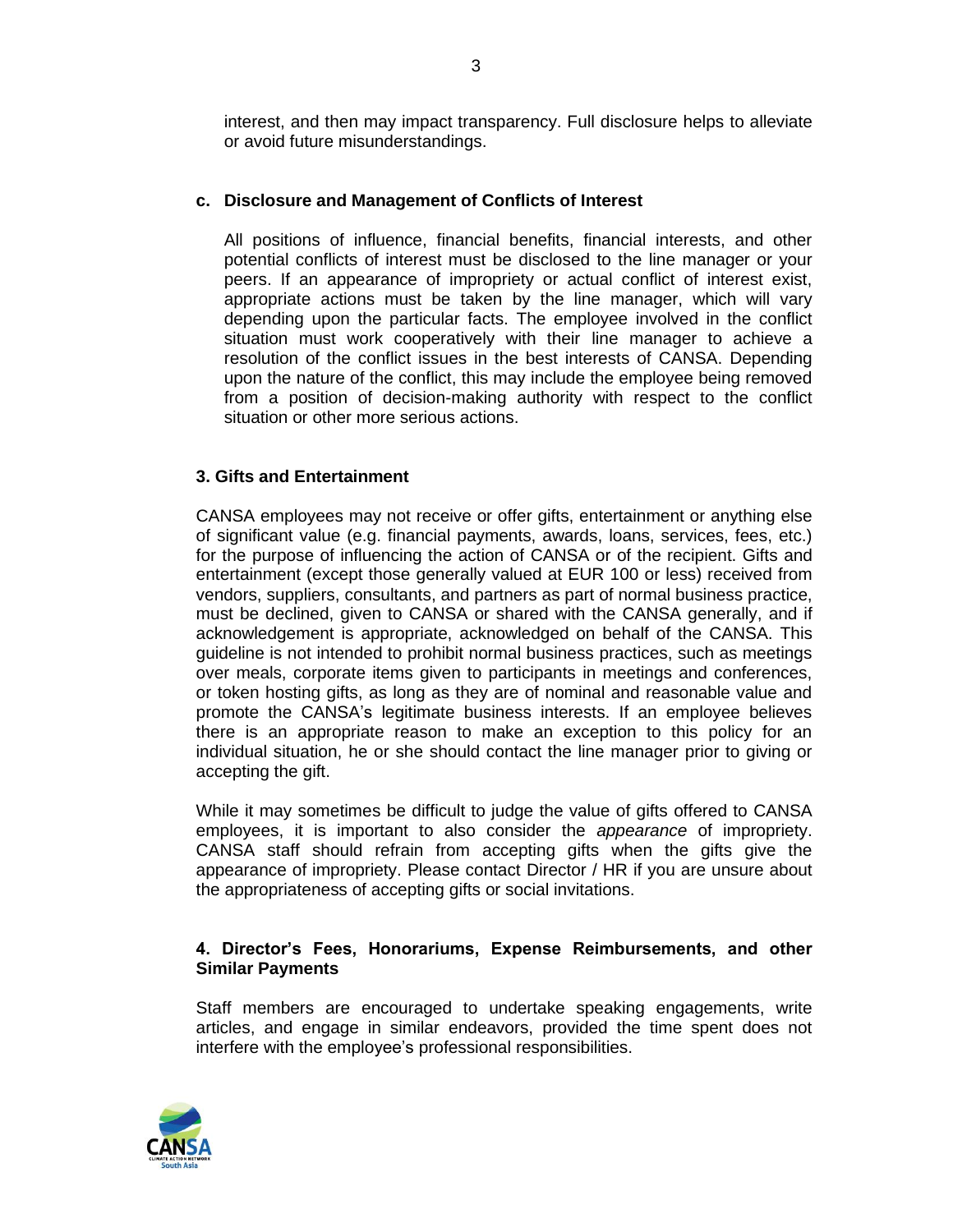When participating in such activities as a CANSA representative or as a part of CANSA-sponsored board service, director's fees, author's royalties, honorariums, and payments for published articles or speaking engagements may not be accepted by full time staff and travel costs and expenses.

When participating in such activities as a member of a governing board or advisory board and as part of professional development, any director's fees may not be accepted and travel costs and expenses may be covered on actual basis by the inviting organisations in case there is no program budget with CANSA.

When participating in such activities on a personal basis, director's fees, author's royalties, honorariums, and payments for published articles or speaking engagements should only be accepted if: (1) the materials and all activities undertaken in connection with these endeavors are prepared or conducted on personal time, (2) the issues addressed are not related to the CANSA's work or mission, (3) CANSA resources are not utilized, and (4) the organization making the payment is not a CANSA program partner. Travel costs and expenses incurred in connection with any activities that are not CANSA related must be borne by the individual or the organization inviting them to participate, and must not be paid or reimbursed by CANSA. If an employee believes circumstances merit an exception to this policy, the employee should consult HR for advice.

# **5. Accepting Compensated Work Outside the CANSA**

In an effort to prevent potential conflicts, understanding the scope and nature of outside business commitments by the CANSA management is necessary to ensure they do not infringe on work responsibilities required on behalf of the CANSA. Therefore, full time CANSA employees who hold the position of Program Officer or higher, or are otherwise at the level of manager, may not conduct outside business or other activities for which they receive remuneration if it is related to their expertise as a CANSA employee or the business of the CANSA, without prior approval from the Director / HR. In requesting permission, the employee should disclose the organization for which the work will be done, the nature of the work, the expected time commitment and remuneration to be received, as well as an evaluation of any potential conflicts of interest that could arise with CANSA as a result of the employee's engagement in such activity. All other CANSA employees may accept compensated work outside CANSA provided that such work is performed solely on personal time, without the use of CANSA resources, and provided that the time commitment required for such outside work does not impact the employee's ability to perform his or her work for CANSA.

## **6. Political Activities**

The CANSA Staff is strictly prohibited from engaging in electoral politics or lobbying activities. Employees are free to engage in these types of political activities on a personal basis provided the activities do not conflict with their ability to carry out their professional responsibilities or create confusion between

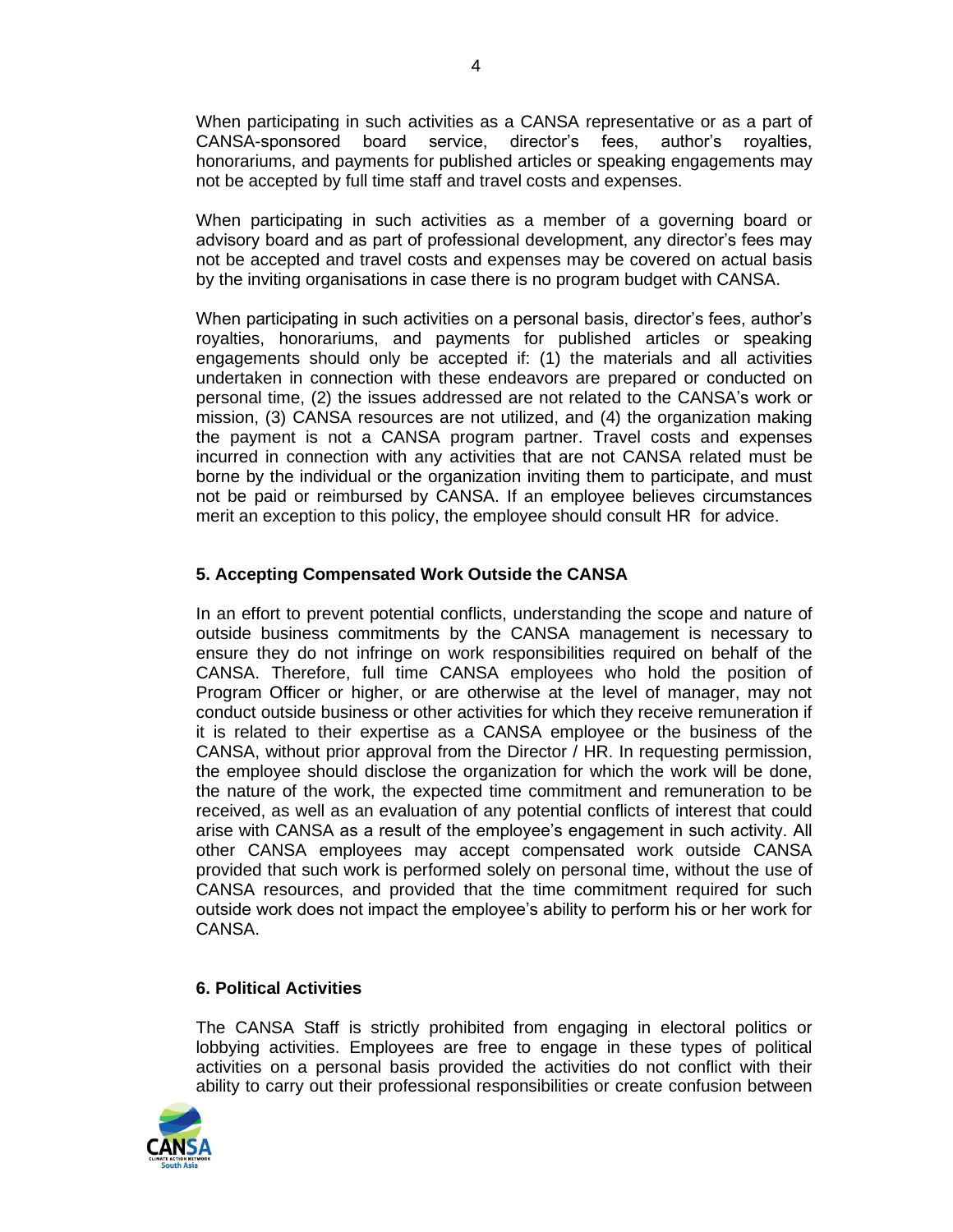positions or actions that are taken by them personally, versus as a CANSA representative. Before an employee becomes actively involved in a political campaign or activity, the employee should discuss appropriate actions with HR to avoid or minimize the risk of the employee's personal actions being attributed to CANSA, and also review any other unintended potential impacts such activity could have on the CANSA. Individual political activities should only occur during off- duty hours, at the employee's own expense, and without use of the CANSA name, resources, facilities, or equipment. If an employee is asked to sign political advertisements or endorsements that include employment, a generic description should be used such as "name of employee" rather than including the name of CANSA. Only the Board Co-Chairs of CANSA can authorize Director and Director can authorize CANSA Staff in the taking of any such position on legislation, referenda, or the like.

# **7. Competing for CANSA Individual Scholarships, Fellowships, or Awards**

Employees of CANSA and their family members may not compete for CANSA supported scholarships, fellowships, or awards.

#### **8. Interpretation**

This policy cannot describe all conflicts of interest situations that may arise involving the staff of CANSA. Therefore, CANSA employees must use good judgment to avoid any appearance of impropriety. Appropriate circumstances may also justify exceptions to the application of the policy. If you have any questions about this policy or its application, please be on the side of caution and transparency and seek advice from HR prior to entering into such transaction.

## **9. Examples of Conflict of Interests**

The following activities illustrate types of potential or actual conflicts of interest that should be avoided and disclosed, as applicable, in accordance with this policy. The list is not all inclusive and is intended only to provide guidance.

*Self-benefit:* Using your position or relationship within the CANSA to promote your own interests or those of your family, including use of confidential or privileged information acquired in the course of employment at the office for benefit or gain of yourself or your family members.

*Influence peddling:* Soliciting benefits for yourself or your family from outside organizations in exchange for using your influence to advance the interests of that organization within the CANSA.

*Other business relationships and dealings:* Approving grants or contracts with organizations in which you or your family have a significant financial or other interest or relationship, particularly if you are in a position to influence major decisions, are responsible for review, negotiation and approval of